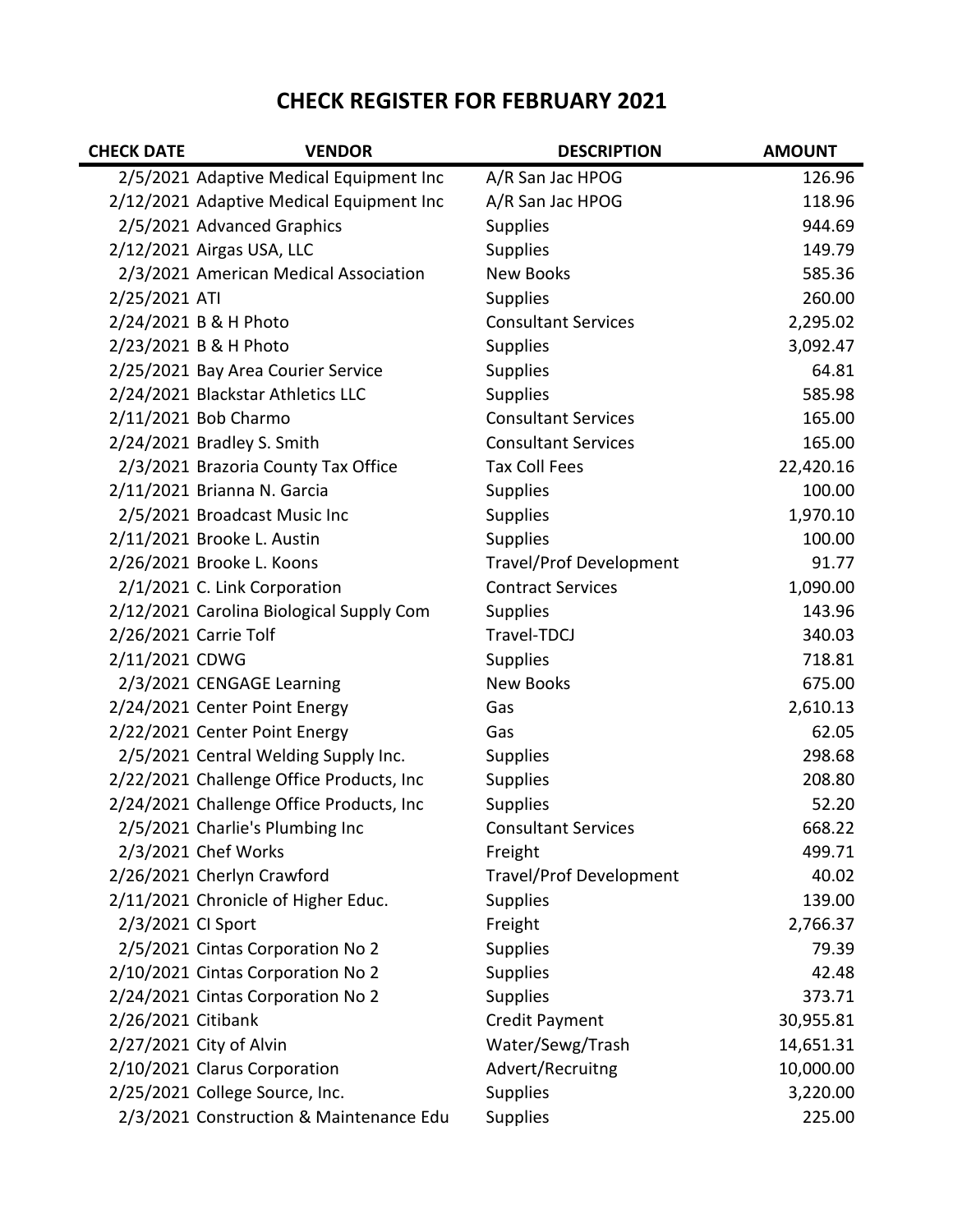|                    | 2/5/2021 Construction & Maintenance Edu  | <b>Supplies</b>              | 1,125.00  |
|--------------------|------------------------------------------|------------------------------|-----------|
|                    | 2/5/2021 Copesan Services, Inc. dba Hol  | <b>Consultant Services</b>   | 270.00    |
|                    | 2/24/2021 Copesan Services, Inc. dba Hol | <b>Consultant Services</b>   | 340.00    |
|                    | 2/5/2021 Corporate Risk Holdings III, I  | Personnel Actions/Other      | 461.86    |
|                    | 2/25/2021 Debra Fontenot                 | <b>Nursing Honor Society</b> | 155.10    |
|                    | 2/11/2021 Dell Marketing LP              | Comp Hrdwr                   | 44,539.76 |
|                    | 2/23/2021 Dell Marketing LP              | <b>Supplies</b>              | 938.50    |
|                    | 2/1/2021 Demco, Inc.                     | <b>Supplies</b>              | 37.36     |
|                    | 2/3/2021 DK Industrial Service           | <b>Supplies</b>              | 1,475.00  |
|                    | 2/3/2021 Earthwise Environmental Inc     | <b>Consultant Services</b>   | 750.00    |
|                    | 2/12/2021 Ellucian Company LP            | <b>Consultant Services</b>   | 588.00    |
|                    | 2/3/2021 Elsevier Inc                    | <b>New Books</b>             | 927.68    |
|                    | 2/25/2021 Evelyn Jammer                  | Supplies-TDCJ                | 47.00     |
|                    | 2/12/2021 Ewing Irrigation Products Inc  | <b>Supplies</b>              | 289.62    |
|                    | 2/5/2021 Fastenal Company                | <b>Supplies</b>              | 83.52     |
|                    | 2/3/2021 Federal Express                 | Freight                      | 989.25    |
|                    | 2/10/2021 GMD Electronics                | <b>Supplies</b>              | 239.40    |
|                    | 2/5/2021 Grainger                        | <b>Supplies</b>              | 66.96     |
| 2/23/2021 Grainger |                                          | <b>Supplies</b>              | 81.82     |
|                    | 2/5/2021 Granite Telecommunications LLC  | Telephone                    | 2,448.80  |
|                    | 2/1/2021 Greenwood/Asher & Associates,   | <b>Consultant Services</b>   | 20,534.00 |
|                    | 2/22/2021 Greenwood/Asher & Associates,  | <b>Consultant Services</b>   | 20,532.00 |
|                    | 2/3/2021 Harris County Treasurer         | <b>Consultant Services</b>   | 688.50    |
|                    | 2/3/2021 Hedrick's Catering & Events     | Coffee Bar Items for Resale  | 1,440.00  |
|                    | 2/10/2021 Heritage-Crystal Clean, LLC    | Supplies-TDCJ                | 323.34    |
|                    | 2/10/2021 Home Depot                     | <b>Supplies</b>              | 4,911.79  |
|                    | 2/11/2021 Honesty Environmental Services | <b>Consultant Services</b>   | 222.25    |
|                    | 2/23/2021 Huntington Oaks Apartments     | <b>Athletic Housing</b>      | 1,200.00  |
|                    | 2/23/2021 Huntington Oaks Apartments     | <b>Athletic Housing</b>      | 950.00    |
|                    | 2/3/2021 Ingram Book Company             | Freight                      | 119.00    |
|                    | 2/3/2021 Ingram Book Company             | Freight                      | 129.46    |
|                    | 2/5/2021 Iron Mountain Inc               | Shredding                    | 1,300.05  |
|                    | 2/11/2021 Jacob Brinegar                 | <b>Consultant Services</b>   | 165.00    |
|                    | 2/5/2021 Jacobs Digital Llc Dba Jacapps  | <b>Supplies</b>              | 3,600.00  |
|                    | 2/11/2021 Joe Machol                     | <b>Consultant Services</b>   | 165.00    |
|                    | 2/24/2021 John Douglas Howe              | <b>Consultant Services</b>   | 270.00    |
|                    | 2/24/2021 John Hefner                    | <b>Consultant Services</b>   | 270.00    |
|                    | 2/24/2021 Juliette I. Robb               | <b>Consultant Services</b>   | 330.00    |
|                    | 2/1/2021 Kan Yeung DBA Ikan Internation  | <b>Supplies</b>              | 4,471.96  |
|                    | 2/12/2021 Kenmor Electric Company Lp     | <b>Consultant Services</b>   | 172.16    |
|                    | 2/23/2021 Kenton Apartments              | <b>Athletic Housing</b>      | 900.00    |
|                    | 2/23/2021 Kenton Apartments              | <b>Athletics - Baseball</b>  | 600.00    |
|                    | 2/23/2021 Lange Mechanical Services, LP  | <b>Consultant Services</b>   | 517.31    |
|                    | 2/10/2021 Laser Ammo USA Inc             | <b>Supplies</b>              | 4,973.48  |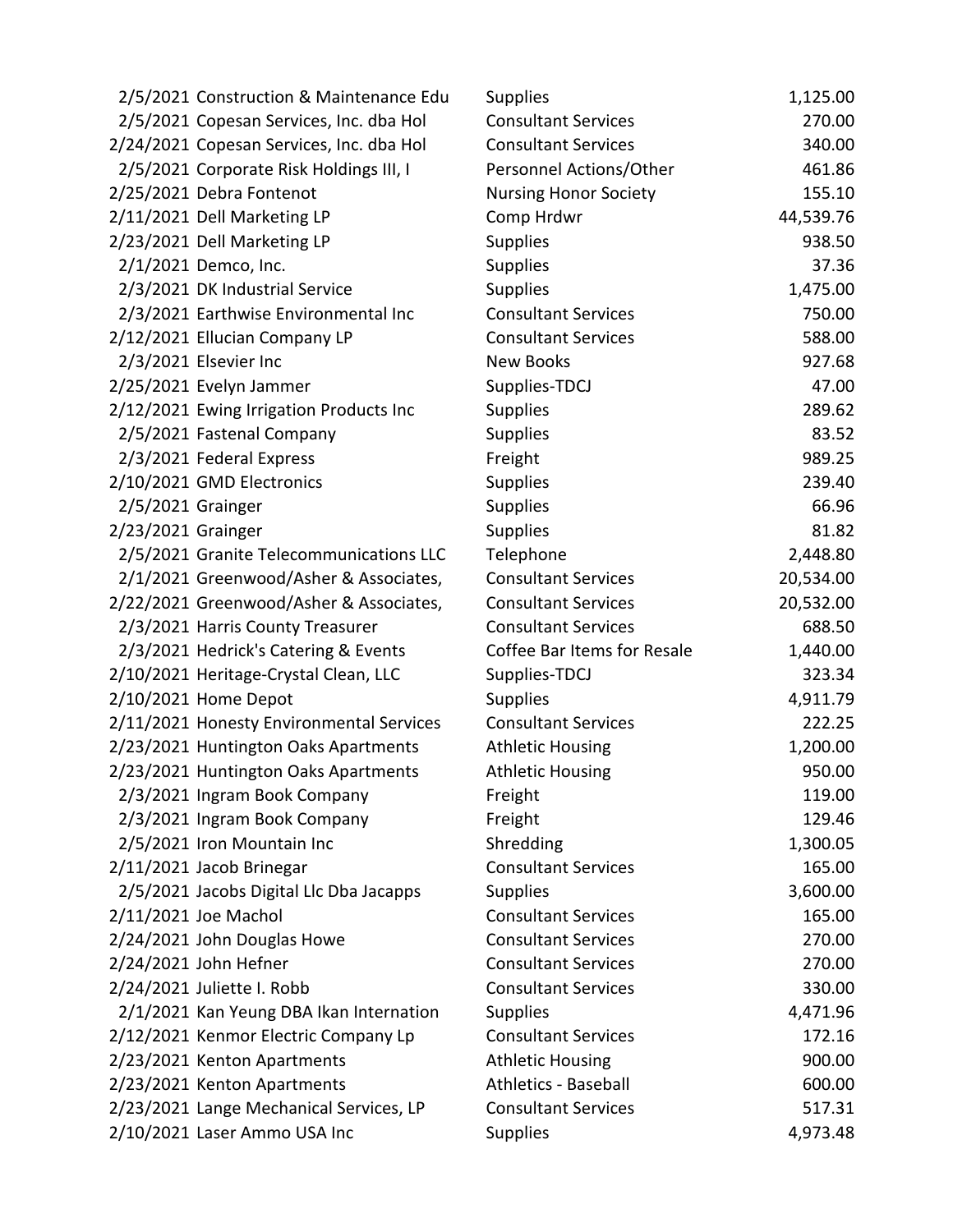| 2/12/2021 League for Innovation          | <b>Travel-Roueche Award</b>      | 500.00       |
|------------------------------------------|----------------------------------|--------------|
| 2/25/2021 Logical Front LLC              | <b>Consultant Services</b>       | 15,200.00    |
| 2/26/2021 Marby McKinney                 | <b>Travel-Prof Devel Faculty</b> | 234.00       |
| 2/11/2021 Maritza Elizalde               | <b>Supplies</b>                  | 100.00       |
| 2/24/2021 McKesson Medical-Surgical Gove | <b>Supplies</b>                  | 181.61       |
| 2/23/2021 Meadow Park Apartments         | <b>Athletic Housing</b>          | 900.00       |
| 2/23/2021 Meadow Park Apartments         | <b>Athletic Housing</b>          | 1,200.00     |
| 2/23/2021 Meadow Park Apartments         | <b>Athletic Housing</b>          | 1,200.00     |
| 2/23/2021 Meadow Park Apartments         | <b>Athletic Housing</b>          | 600.00       |
| 2/3/2021 Mercer Tool Corp Dba Mercer Cu  | Miscellaneous                    | 2,700.00     |
| 2/5/2021 Mountain Measurement, Inc.      | <b>Supplies</b>                  | 225.00       |
| 2/3/2021 Mvap Medical Supplies Inc       | <b>Supplies</b>                  | 1,355.45     |
| 2/23/2021 Mvap Medical Supplies Inc      | <b>Supplies</b>                  | 1,080.00     |
| 2/23/2021 National Business Education As | <b>Travel/Prof Development</b>   | 399.00       |
| 2/3/2021 Nebraska Book Company, Inc      | Freight                          | 1,100.88     |
| 2/23/2021 Newport Oaks Apartments        | <b>Athletic Housing</b>          | 300.00       |
| 2/26/2021 Norma Lahart                   | <b>Travel-Prof Devel Faculty</b> | 234.00       |
| 2/3/2021 Olmsted-Kirk Company of Housto  | <b>Supplies</b>                  | 603.66       |
| 2/23/2021 OSC Holdings, LLC DBA O'Donnel | <b>Consultant Services</b>       | 2,114,136.58 |
| 2/26/2021 Paloma Garcia                  | <b>Travel/Prof Development</b>   | 40.02        |
| 2/3/2021 PartnerShip, LLC                | Freight                          | 472.13       |
| 2/3/2021 Pasadena Sporting Goods         | Freight                          | 770.00       |
| 2/12/2021 Pasadena Sporting Goods        | <b>Supplies</b>                  | 2,450.00     |
| 2/23/2021 Pasadena Sporting Goods        | <b>Supplies</b>                  | 475.00       |
| 2/11/2021 Pianos From Party Animals      | Equip Maint/Rentl                | 1,165.00     |
| 2/25/2021 Pollock Paper Distributors     | <b>Supplies</b>                  | 5,693.01     |
| 2/3/2021 Premier Home + Hardware + Lumb  | Supplies                         | 104.01       |
| 2/5/2021 Premier Home + Hardware + Lumb  | <b>Supplies</b>                  | 24.82        |
| 2/10/2021 Premier Home + Hardware + Lumb | <b>Supplies</b>                  | 15.90        |
| 2/12/2021 Premier Home + Hardware + Lumb | <b>Supplies</b>                  | 36.92        |
| 2/24/2021 Premier Home + Hardware + Lumb | <b>Supplies</b>                  | 32.71        |
| 2/26/2021 Priscila Delapaz               | <b>Travel/Prof Development</b>   | 40.02        |
| 2/28/2021 Proenergy Partners Lp          | Gas                              | 2,729.79     |
| 2/3/2021 Redshelf Inc                    | All Inclusive Book Purchases     | 3,887.65     |
| 2/10/2021 Region XIV Umpires Association | <b>Student Travel</b>            | 160.00       |
| 2/25/2021 Region XIV Umpires Association | <b>Student Travel</b>            | 450.00       |
| 2/12/2021 Respironics, Inc.              | Equip Maint/Rentl                | 30.00        |
| 2/25/2021 RHD Real Estate Solutions LLC  | Supplies-Students                | 625.00       |
| 2/26/2021 Rhonda K. Neiman               | <b>Travel/Prof Development</b>   | 162.00       |
| 2/11/2021 RMB Management, LLC DBA Corest | <b>Consultant Services</b>       | 67,884.29    |
| 2/24/2021 RMB Management, LLC DBA Corest | <b>Consultant Services</b>       | 276,534.23   |
| 2/10/2021 Robert Ferrilli LLC            | <b>Consultant Services</b>       | 123.75       |
| 2/1/2021 Rogers, Morris & Grover, L.L.P  | <b>Attorney Fees</b>             | 8,831.54     |
| 2/5/2021 Roy D. Sambrano                 | Supplies                         | 149.99       |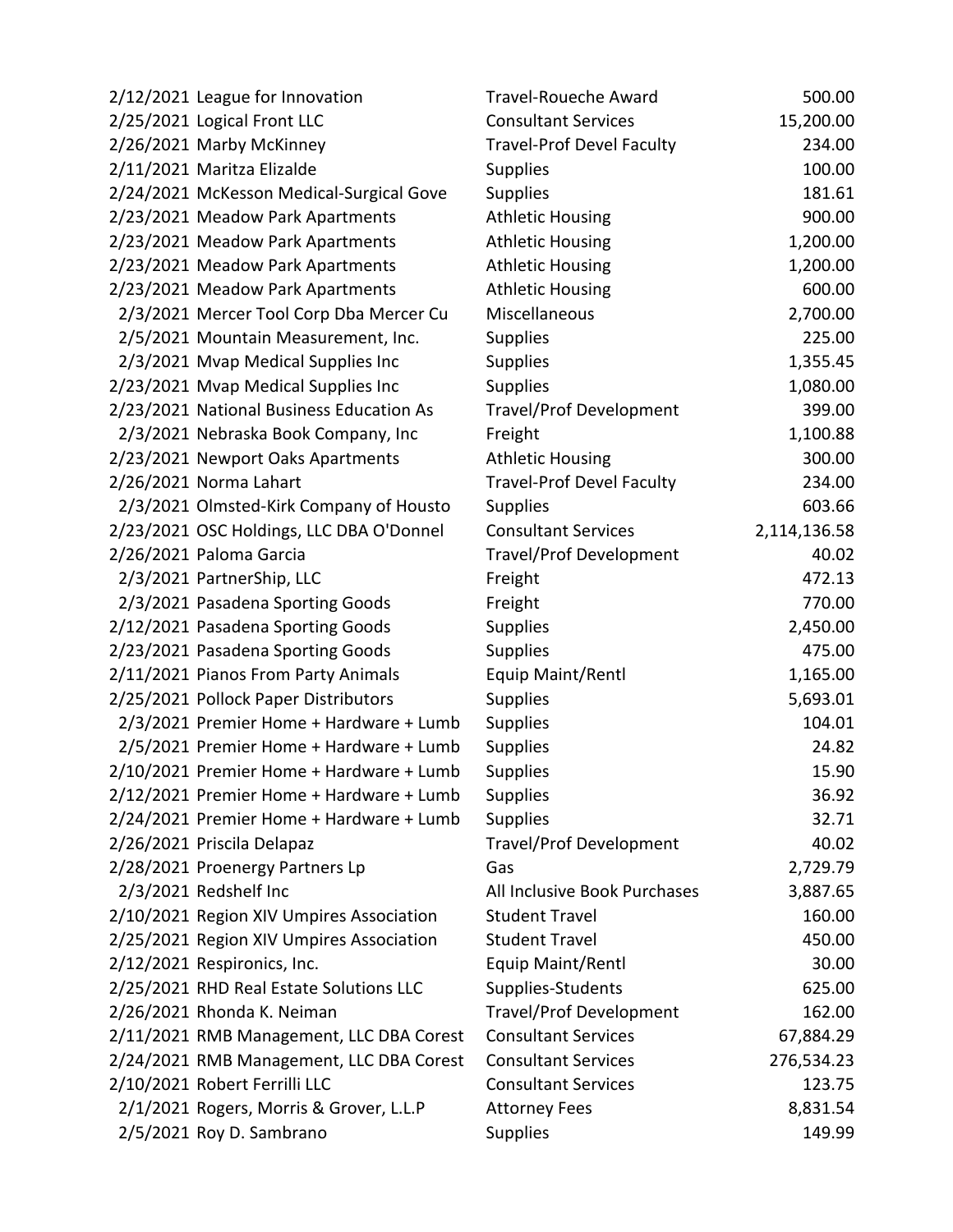|                | 2/11/2021 Saber Power Services, LLC      | <b>Consultant Services</b>       | 5,960.00  |
|----------------|------------------------------------------|----------------------------------|-----------|
|                | 2/1/2021 Sam Adamo                       | <b>Supplies</b>                  | 75.00     |
|                | 2/5/2021 San Jacinto Community College   | <b>Consultant Services</b>       | 500.00    |
|                | 2/11/2021 Schneider Electric Systems USA | <b>Consultant Services</b>       | 7,800.00  |
|                | 2/11/2021 Schneider Electric Systems USA | <b>Consultant Services</b>       | 8,500.00  |
|                | 2/25/2021 Shannon Graham                 | <b>Travel-Prof Devel Faculty</b> | 89.60     |
|                | 2/10/2021 Sherwin Williams               | <b>Supplies</b>                  | 1,419.00  |
|                | 2/12/2021 Sigma-Aldrich Inc              | <b>Supplies</b>                  | 431.10    |
|                | 2/3/2021 Smarketing Business Systems     | <b>Supplies</b>                  | 10,102.00 |
|                | 2/22/2021 Smarketing Business Systems    | <b>Supplies</b>                  | 3,565.40  |
|                | 2/23/2021 Smarketing Business Systems    | Supplies                         | 14,855.00 |
|                | 2/11/2021 Smith Analytical, LLC          | <b>Consultant Services</b>       | 19,000.00 |
|                | 2/25/2021 Sosina Peterson                | <b>Travel-Prof Devel Faculty</b> | 105.00    |
|                | 2/24/2021 Southern Association of Colleg | <b>Consultant Services</b>       | 500.00    |
|                | 2/3/2021 Southwest College Bookstore As  | <b>Association Fees</b>          | 125.00    |
|                | 2/5/2021 Stanton's Shopping Center       | Fuel                             | 140.00    |
|                | 2/26/2021 Steeplechase Apartments        | <b>Athletic Housing</b>          | 2,100.00  |
|                | 2/10/2021 Sterling Flags                 | <b>Consultant Services</b>       | 380.00    |
|                | 2/24/2021 Sunbelt Rentals                | <b>Consultant Services</b>       | 1,969.75  |
|                | 2/24/2021 Suretec Insurance Company      | Inst'l Insurance                 | 50.00     |
| 2/22/2021 TASB |                                          | <b>Supplies</b>                  | 1,176.16  |
|                | 2/3/2021 Testout Corporation             | <b>New Books</b>                 | 1,677.00  |
|                | 2/26/2021 Texas Higher Education Coordin | <b>NSRP Grant Revenue</b>        | 10,597.00 |
|                | 2/5/2021 Texas Veterinary Medical Assoc  | <b>Supplies</b>                  | 270.00    |
|                | 2/5/2021 The Facts                       | Advert/Recruitng                 | 222.75    |
|                | 2/12/2021 The Kroger Company             | <b>Supplies</b>                  | 1,626.99  |
|                | 2/5/2021 TK Boilers LLC dba Gulf Coast   | <b>Consultant Services</b>       | 6,100.20  |
|                | 2/10/2021 TK Boilers LLC dba Gulf Coast  | <b>Consultant Services</b>       | 540.00    |
|                | 2/23/2021 TouchNet Information Systems   | <b>Supplies</b>                  | 7,420.71  |
|                | 2/3/2021 Troubleshooting Resources       | Freight                          | 418.00    |
|                | 2/28/2021 TXU Energy                     | Electricity                      | 30,334.77 |
|                | 2/25/2021 U S Postal Service (Postage by | Postage                          | 8,000.00  |
| 2/24/2021 UPS  |                                          | Freight                          | 1,588.48  |
|                | 2/22/2021 US Bank Voyager Fleet Systems  | Fuel                             | 1,100.56  |
|                | 2/3/2021 Verizon Wireless                | <b>Supplies</b>                  | 4,429.84  |
|                | 2/24/2021 Verizon Wireless               | <b>Supplies</b>                  | 358.82    |
|                | 2/10/2021 VWR International LLC          | <b>Supplies</b>                  | 44.03     |
|                | 2/3/2021 W W Norton Publishing Co        | <b>New Books</b>                 | 960.00    |
|                | 2/23/2021 Waste Connections              | Water/Sewg/Trash                 | 97.50     |
|                | 2/23/2021 Wells Fargo Equipment Finance  | Equip Maint/Rentl                | 2,083.00  |
|                | 2/25/2021 Wendy Stewart                  | <b>Supplies</b>                  | 49.00     |
|                | 2/10/2021 Xerox Financial Services LLC   | Equip Maint/Rentl                | 8,376.50  |
|                | 2/1/2021 Xerox Financial Services LLC    | <b>Supplies</b>                  | 3,823.48  |
|                | 2/3/2021 YRC (RDWY)                      | Freight                          | 579.31    |
|                |                                          |                                  |           |